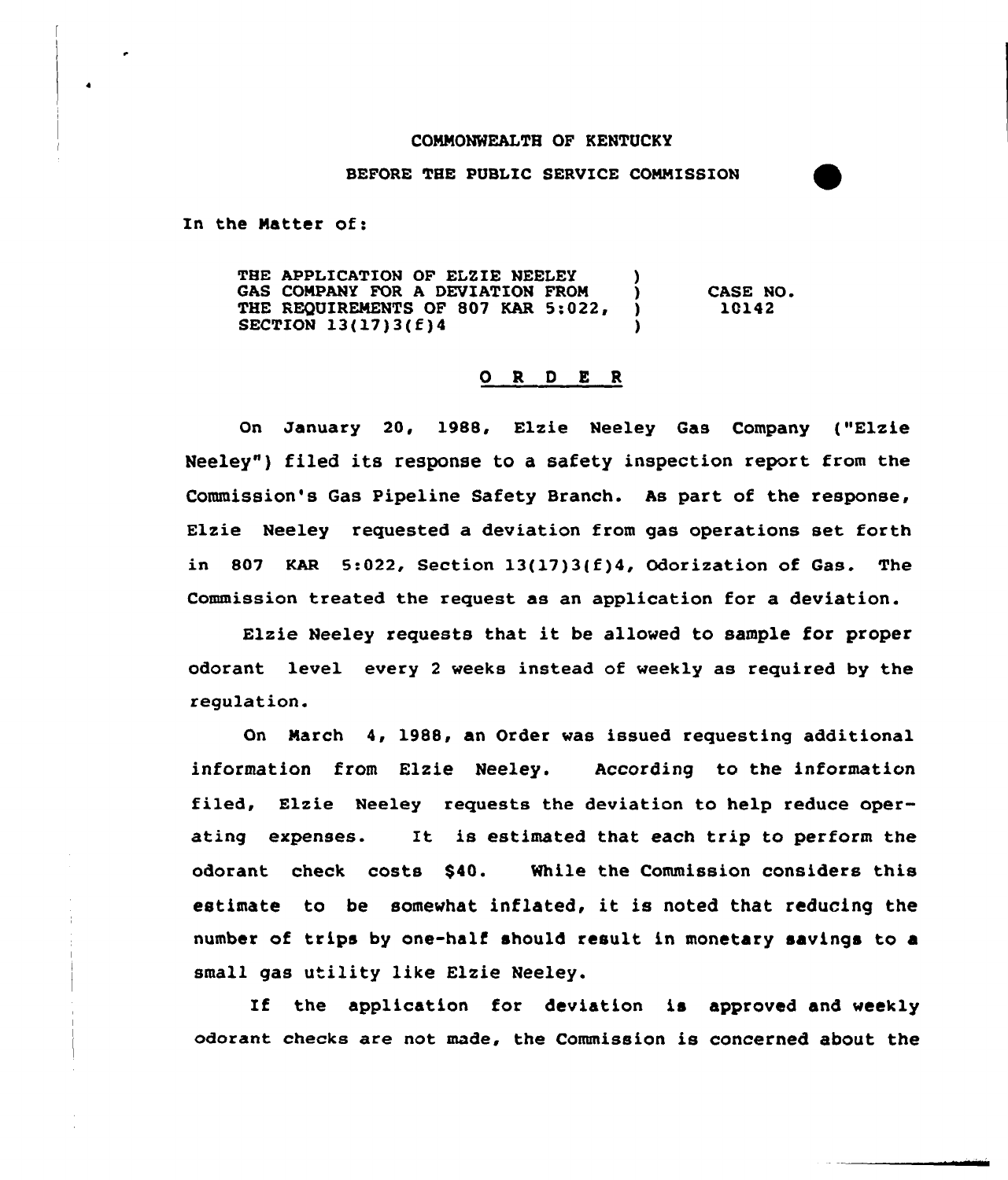extent to which odorant levels will be maintained in Elzie Neeley's supply of gas. In its response to the Commission's information request, Elzie Neeley stated that its sole source of supply is Columbia Gas of Kentucky ("Columbia"). The Commission notes that Elzie Neeley does not inject odorant into the gas it purchases since Columbia's gas contains a natural odorant. To Elzie Neeley's knowledge, Columbia does not change the source of supply, nor is the gas processed through a stripping plant prior to its sale to Elzie Neeley. Therefore, the gas which Elzie Neeley purchases from Columbia should maintain an adequate odorant level due to the natural odorants in the gas.

The Commission concludes that based upon the information submitted, an adequate level of safety can be maintained for the customers of Elzie Neeley without weekly odorant checks. Therefore, Elzie Neeley should be granted a deviation from 807 KAR 5:022, Section 13(17)3(f)4, and be allowed to sample for proper odorant level every <sup>2</sup> weeks. However, if at any time Elzie Neeley's supplier changes the source of gas or at any other time the Commission concludes a weekly odorant check should be made, Elzie Neeley shall reinstitute weekly odorant checks as required by the regulation. During the annual safety inspection, the Commission's Gas Pipeline Safety Branch will verify that an odorant check has been conducted by Elzie Neeley every 2 weeks.

IT IS THEREFORE ORDERED that Elzie Neeley shall be and hereby is granted a deviation from 807 KAR 5:022, Section  $13(17)3(f)4$ , subject to the conditions stated herein.

 $-2-$